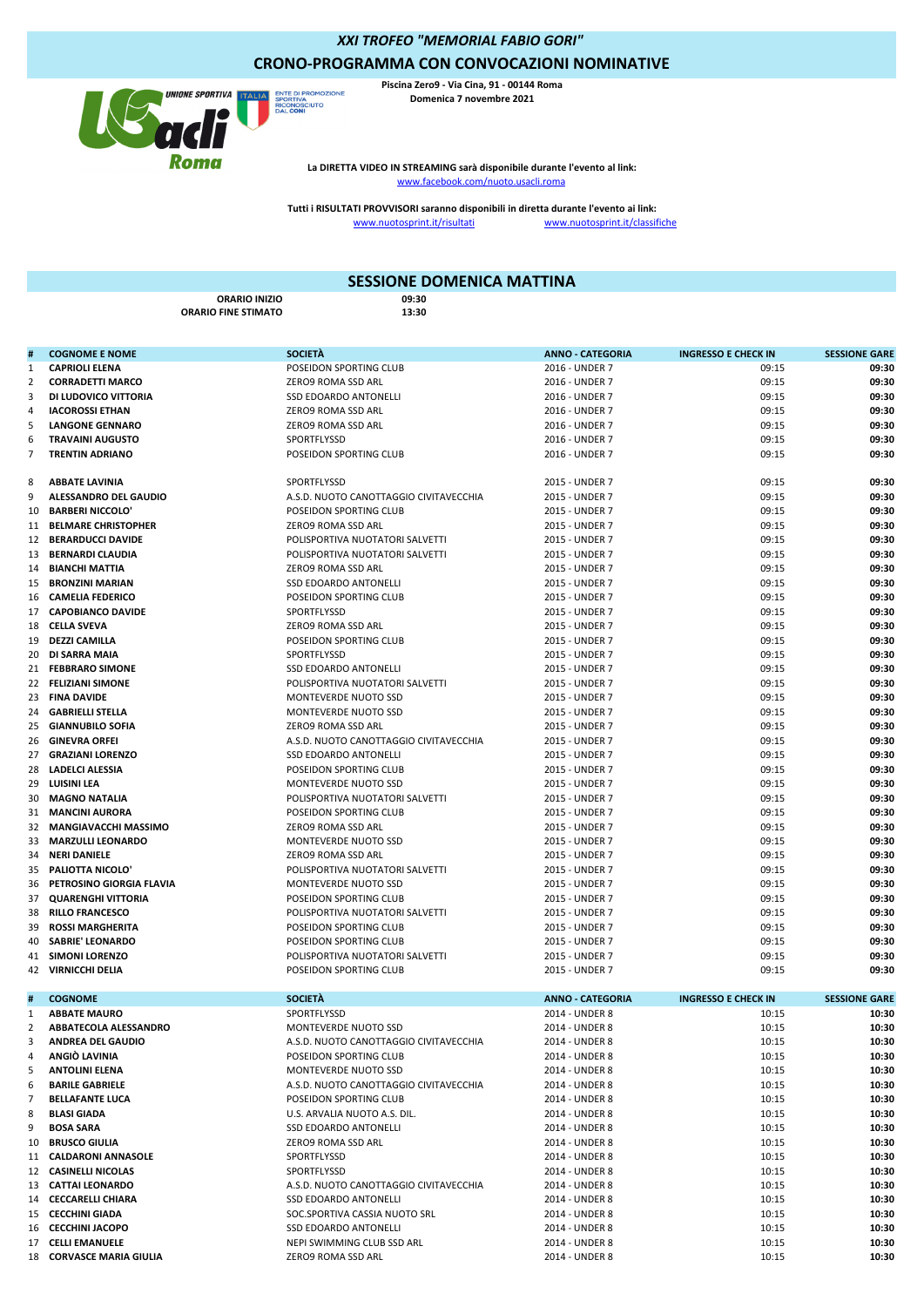| 19             | <b>D'AMATO FEDERICO</b>                                      | ZERO9 ROMA SSD ARL                                     | 2014 - UNDER 8          | 10:15                      | 10:30                |
|----------------|--------------------------------------------------------------|--------------------------------------------------------|-------------------------|----------------------------|----------------------|
| 20             | D'APOLLO LORENZO                                             | ZERO9 ROMA SSD ARL                                     | 2014 - UNDER 8          | 10:15                      | 10:30                |
|                | 21 DAVIDDI BRUNO                                             | NEPI SWIMMING CLUB SSD ARL                             | 2014 - UNDER 8          | 10:15                      | 10:30                |
|                | 22 DI BENEDETTO ELENA                                        | POSEIDON SPORTING CLUB                                 | 2014 - UNDER 8          | 10:15                      | 10:30                |
| 23             | DI GUIDA ANNACLARA                                           | A.S.D. NUOTO CANOTTAGGIO CIVITAVECCHIA                 | 2014 - UNDER 8          | 10:15                      | 10:30                |
| 24             | DI VITA FLAVIO                                               | ZERO9 ROMA SSD ARL                                     | 2014 - UNDER 8          | 10:15                      | 10:30                |
| 25             | <b>D'ORAZIO GIULIA</b>                                       | ZERO9 ROMA SSD ARL                                     | 2014 - UNDER 8          | 10:15                      | 10:30                |
| 26             | <b>FALUSCHI EDOARDO</b>                                      | NEPI SWIMMING CLUB SSD ARL                             | 2014 - UNDER 8          | 10:15                      | 10:30                |
| 27             | <b>FANARI NATHALIE</b>                                       | SSD EDOARDO ANTONELLI                                  | 2014 - UNDER 8          | 10:15                      | 10:30                |
| 28             | <b>FERRI REBECCA</b>                                         | SPORTFLYSSD                                            | 2014 - UNDER 8          | 10:15                      | 10:30                |
| 29             | <b>FIDANZA PATRIZIO</b>                                      | ZERO9 ROMA SSD ARL                                     | 2014 - UNDER 8          | 10:15                      | 10:30                |
| 30             | <b>GIGLI SOFIA</b>                                           | ZERO9 ROMA SSD ARL                                     | 2014 - UNDER 8          | 10:15                      | 10:30                |
| 31             | <b>GIOFFRE' ROCCO</b>                                        |                                                        | 2014 - UNDER 8          | 10:15                      | 10:30                |
| 32             |                                                              | ZERO9 ROMA SSD ARL                                     |                         |                            | 10:30                |
| 33             | <b>GIOVARRUSCIO TIZIANO</b><br><b>LANIA MESCHINI FILIPPO</b> | U.S. ARVALIA NUOTO A.S. DIL.<br>POSEIDON SPORTING CLUB | 2014 - UNDER 8          | 10:15                      | 10:30                |
|                |                                                              |                                                        | 2014 - UNDER 8          | 10:15                      |                      |
| 34             | <b>LAURENTI MARTA</b>                                        | <b>SSD ORIZZONTE BLU</b>                               | 2014 - UNDER 8          | 10:15                      | 10:30                |
|                | 35 LICCIARDI EMANUELE                                        | <b>SSD ORIZZONTE BLU</b>                               | 2014 - UNDER 8          | 10:15                      | 10:30                |
| 36             | <b>LOMBARDI ARTURO</b>                                       | POSEIDON SPORTING CLUB                                 | 2014 - UNDER 8          | 10:15                      | 10:30                |
| 37             | <b>LOMBARDI GIOVANNI</b>                                     | SSD EDOARDO ANTONELLI                                  | 2014 - UNDER 8          | 10:15                      | 10:30                |
| 38             | <b>LORENZONI SOFI</b>                                        | A.S.D. NUOTO CANOTTAGGIO CIVITAVECCHIA                 | 2014 - UNDER 8          | 10:15                      | 10:30                |
| 39             | <b>MALCANGI GIULIO</b>                                       | ZERO9 ROMA SSD ARL                                     | 2014 - UNDER 8          | 10:15                      | 10:30                |
| 40             | <b>MARIANI MANFREDI</b>                                      | NEPI SWIMMING CLUB SSD ARL                             | 2014 - UNDER 8          | 10:15                      | 10:30                |
| 41             | <b>MARSDEN WALKER ARATAI</b>                                 | MONTEVERDE NUOTO SSD                                   | 2014 - UNDER 8          | 10:15                      | 10:30                |
| 42             | <b>MINONE FRANCESCO</b>                                      | ZERO9 ROMA SSD ARL                                     | 2014 - UNDER 8          | 10:15                      | 10:30                |
| 43             | <b>ONORATI BEATRICE</b>                                      | U.S. ARVALIA NUOTO A.S. DIL.                           | 2014 - UNDER 8          | 10:15                      | 10:30                |
| 44             | <b>PAGLIARINI LORENZO</b>                                    | NEPI SWIMMING CLUB SSD ARL                             | 2014 - UNDER 8          | 10:15                      | 10:30                |
| 45             | PERPETUA ALESSIO                                             | U.S. ARVALIA NUOTO A.S. DIL.                           | 2014 - UNDER 8          | 10:15                      | 10:30                |
| 46             | <b>PESCI ANNA</b>                                            | MONTEVERDE NUOTO SSD                                   | 2014 - UNDER 8          | 10:15                      | 10:30                |
| 47             | POLLASTSTRI LIVIA                                            | POSEIDON SPORTING CLUB                                 | 2014 - UNDER 8          | 10:15                      | 10:30                |
| 48             | <b>RUMOLO MATILDA</b>                                        | A.S.D. NUOTO CANOTTAGGIO CIVITAVECCHIA                 | 2014 - UNDER 8          | 10:15                      | 10:30                |
| 49             | <b>RUZZA FRANCESCO</b>                                       | SPORTFLYSSD                                            | 2014 - UNDER 8          | 10:15                      | 10:30                |
| 50             | <b>SPANO' ALICE</b>                                          | POSEIDON SPORTING CLUB                                 | 2014 - UNDER 8          | 10:15                      | 10:30                |
|                | 51 TANCIONI VALERIO                                          | MONTEVERDE NUOTO SSD                                   | 2014 - UNDER 8          | 10:15                      | 10:30                |
| 52             | <b>VASSALLO MATTEO</b>                                       | SPORTFLYSSD                                            | 2014 - UNDER 8          | 10:15                      | 10:30                |
| 53             | VECCHI GIULIA                                                | POSEIDON SPORTING CLUB                                 | 2014 - UNDER 8          | 10:15                      | 10:30                |
| 54             | <b>VENDITI VIRGINIA</b>                                      | SPORTFLYSSD                                            | 2014 - UNDER 8          | 10:15                      | 10:30                |
| 55             | <b>VETTOREL VIOLA MARIA</b>                                  | MONTEVERDE NUOTO SSD                                   | 2014 - UNDER 8          | 10:15                      | 10:30                |
| 56             | <b>ZANOBI AGNESE</b>                                         | MONTEVERDE NUOTO SSD                                   | 2014 - UNDER 8          | 10:15                      | 10:30                |
|                | 57 ZARDI MATTEO                                              | ZERO9 ROMA SSD ARL                                     | 2014 - UNDER 8          | 10:15                      | 10:30                |
|                |                                                              |                                                        |                         |                            |                      |
| #              | <b>COGNOME</b>                                               | <b>SOCIETÀ</b>                                         | <b>ANNO - CATEGORIA</b> | <b>INGRESSO E CHECK IN</b> | <b>SESSIONE GARE</b> |
| $\mathbf{1}$   | <b>ABOH SOFIA</b>                                            | ZERO9 ROMA SSD ARL                                     | 2013 - UNDER 9          | 11:00                      | 11:15                |
|                |                                                              |                                                        |                         |                            |                      |
|                |                                                              |                                                        |                         |                            |                      |
| 2              | <b>AMICI ELISA</b>                                           | ZERO9 ROMA SSD ARL                                     | 2013 - UNDER 9          | 11:00                      | 11:15                |
| 3              | <b>ANGIO' MARTINA</b>                                        | POSEIDON SPORTING CLUB                                 | 2013 - UNDER 9          | 11:00                      | 11:15                |
| $\overline{4}$ | <b>BENEDETTI ALESSIO</b>                                     | NEPI SWIMMING CLUB SSD ARL                             | 2013 - UNDER 9          | 11:00                      | 11:15                |
| 5              | <b>BERNARDINI FLAMINIA</b>                                   | POSEIDON SPORTING CLUB                                 | 2013 - UNDER 9          | 11:00                      | 11:15                |
| 6              | <b>BOMBEN MIA</b>                                            | ZERO9 ROMA SSD ARL                                     | 2013 - UNDER 9          | 11:00                      | 11:15                |
| $\overline{7}$ | <b>BONIFAZI MATTIA</b>                                       | U.S. ARVALIA NUOTO A.S. DIL.                           | 2013 - UNDER 9          | 11:00                      | 11:15                |
| 8              | <b>BONIFAZI SOFIA</b>                                        | U.S. ARVALIA NUOTO A.S. DIL.                           | 2013 - UNDER 9          | 11:00                      | 11:15                |
| 9              | <b>BORDIGATO TOMAS</b>                                       | ZERO9 ROMA SSD ARL                                     | 2013 - UNDER 9          | 11:00                      | 11:15                |
| 10             | <b>BRUSCHETTI GRETA</b>                                      | ZERO9 ROMA SSD ARL                                     | 2013 - UNDER 9          | 11:00                      | 11:15                |
| 11             | <b>BUCCOLIERO PAOLO</b>                                      | U.S. ARVALIA NUOTO A.S. DIL.                           | 2013 - UNDER 9          | 11:00                      | 11:15                |
|                | 12 CAPARBI ANDREA                                            | SSD EDOARDO ANTONELLI                                  | 2013 - UNDER 9          | 11:00                      | 11:15                |
|                | 13 CAPULLI DAMIANO                                           | NEPI SWIMMING CLUB SSD ARL                             | 2013 - UNDER 9          | 11:00                      | 11:15                |
|                | 14 CARDINALI EMMA                                            | SSD EDOARDO ANTONELLI                                  | 2013 - UNDER 9          | 11:00                      | 11:15                |
|                | 15 CASTAGNARI NINA                                           | A.S.D. NUOTO CANOTTAGGIO CIVITAVECCHIA                 | 2013 - UNDER 9          | 11:00                      | 11:15                |
|                | 16 CASU VIOLA                                                | MONTEVERDE NUOTO SSD                                   | 2013 - UNDER 9          | 11:00                      | 11:15                |
|                | 17 CATANIA ARIANNA                                           | ZERO9 ROMA SSD ARL                                     | 2013 - UNDER 9          | 11:00                      | 11:15                |
|                | 18 CAVALIERE FILIPPO                                         | MONTEVERDE NUOTO SSD                                   | 2013 - UNDER 9          | 11:00                      | 11:15                |
|                | 19 CERTELLI ASIA                                             | SSD EDOARDO ANTONELLI                                  | 2013 - UNDER 9          | 11:00                      | 11:15                |
|                | 20 CIUFFO PIETRO                                             | ZERO9 ROMA SSD ARL                                     | 2013 - UNDER 9          | 11:00                      | 11:15                |
|                | 21 COMMINI MATTEO                                            | POSEIDON SPORTING CLUB                                 | 2013 - UNDER 9          | 11:00                      | 11:15                |
|                | 22 CORINALDESI ALESSANDRO                                    | POSEIDON SPORTING CLUB                                 | 2013 - UNDER 9          | 11:00                      | 11:15                |
|                | 23 CORMACI ALESSANDRO                                        | POLISPORTIVA NUOTATORI SALVETTI                        | 2013 - UNDER 9          | 11:00                      | 11:15                |
|                | 24 CORTI LORENZO                                             | A.S.D. NUOTO CANOTTAGGIO CIVITAVECCHIA                 | 2013 - UNDER 9          | 11:00                      | 11:15                |
|                | 25 CORTI ORLANDO                                             | A.S.D. NUOTO CANOTTAGGIO CIVITAVECCHIA                 | 2013 - UNDER 9          | 11:00                      | 11:15                |
|                | 26 CROSATO RICCARDO                                          | ZERO9 ROMA SSD ARL                                     | 2013 - UNDER 9          | 11:00                      | 11:15                |
|                | 27 CUOCI ANDREA                                              | ZERO9 ROMA SSD ARL                                     | 2013 - UNDER 9          | 11:00                      | 11:15                |
|                | 28 DE LUCIA CARLOTTA                                         | U.S. ARVALIA NUOTO A.S. DIL.                           | 2013 - UNDER 9          | 11:00                      | 11:15                |
|                | 29 DE ROSA GIUSEPPE                                          | ZERO9 ROMA SSD ARL                                     | 2013 - UNDER 9          | 11:00                      | 11:15                |
| 30             | <b>DEL VECCHIO SARA</b>                                      | SPORTFLYSSD                                            | 2013 - UNDER 9          | 11:00                      | 11:15                |
|                | 31 DEODATI JOY                                               | A.S.D. NUOTO CANOTTAGGIO CIVITAVECCHIA                 | 2013 - UNDER 9          | 11:00                      | 11:15                |
|                | 32 DIBENEDETTO GAIA                                          | ZERO9 ROMA SSD ARL                                     | 2013 - UNDER 9          | 11:00                      | 11:15                |
|                | 33 DRAGONE BEATRICE                                          | SSD EDOARDO ANTONELLI                                  | 2013 - UNDER 9          | 11:00                      | 11:15                |
|                | 34 FARMAZON NICOLAS MAICOL                                   | ASS. POL. DIL. DELTA                                   | 2013 - UNDER 9          | 11:00                      | 11:15                |
|                | 35 FREZZINI LIVIA                                            | NEPI SWIMMING CLUB SSD ARL                             | 2013 - UNDER 9          | 11:00                      | 11:15                |
|                | 36 FUMI MUSTO EMILIANO                                       | POLISPORTIVA NUOTATORI SALVETTI                        | 2013 - UNDER 9          | 11:00                      | 11:15                |
|                | 37 GENTILI MAICOL                                            | SOC.SPORTIVA CASSIA NUOTO SRL                          | 2013 - UNDER 9          | 11:00                      | 11:15                |
| 38             | <b>GRANCI VALERIO</b>                                        | POLISPORTIVA NUOTATORI SALVETTI                        | 2013 - UNDER 9          | 11:00                      | 11:15                |
|                | 39 GRAZIANI GAIA                                             | SSD EDOARDO ANTONELLI                                  | 2013 - UNDER 9          | 11:00                      | 11:15                |
| 40             | <b>GROSSI FLAVIA</b>                                         | SSD EDOARDO ANTONELLI                                  | 2013 - UNDER 9          | 11:00                      | 11:15                |
|                | <b>41 GUERRA MATTIA</b>                                      | POSEIDON SPORTING CLUB                                 | 2013 - UNDER 9          | 11:00                      | 11:15                |
|                | 42 LANZA ALESSIO                                             | ZERO9 ROMA SSD ARL                                     | 2013 - UNDER 9          | 11:00                      | 11:15                |
| 43             | <b>LEONCINI SOFIA</b>                                        | SSD EDOARDO ANTONELLI                                  | 2013 - UNDER 9          | 11:00                      | 11:15                |
|                | 44 LEONI MATTEO                                              | ZERO9 ROMA SSD ARL                                     | 2013 - UNDER 9          | 11:00                      | 11:15                |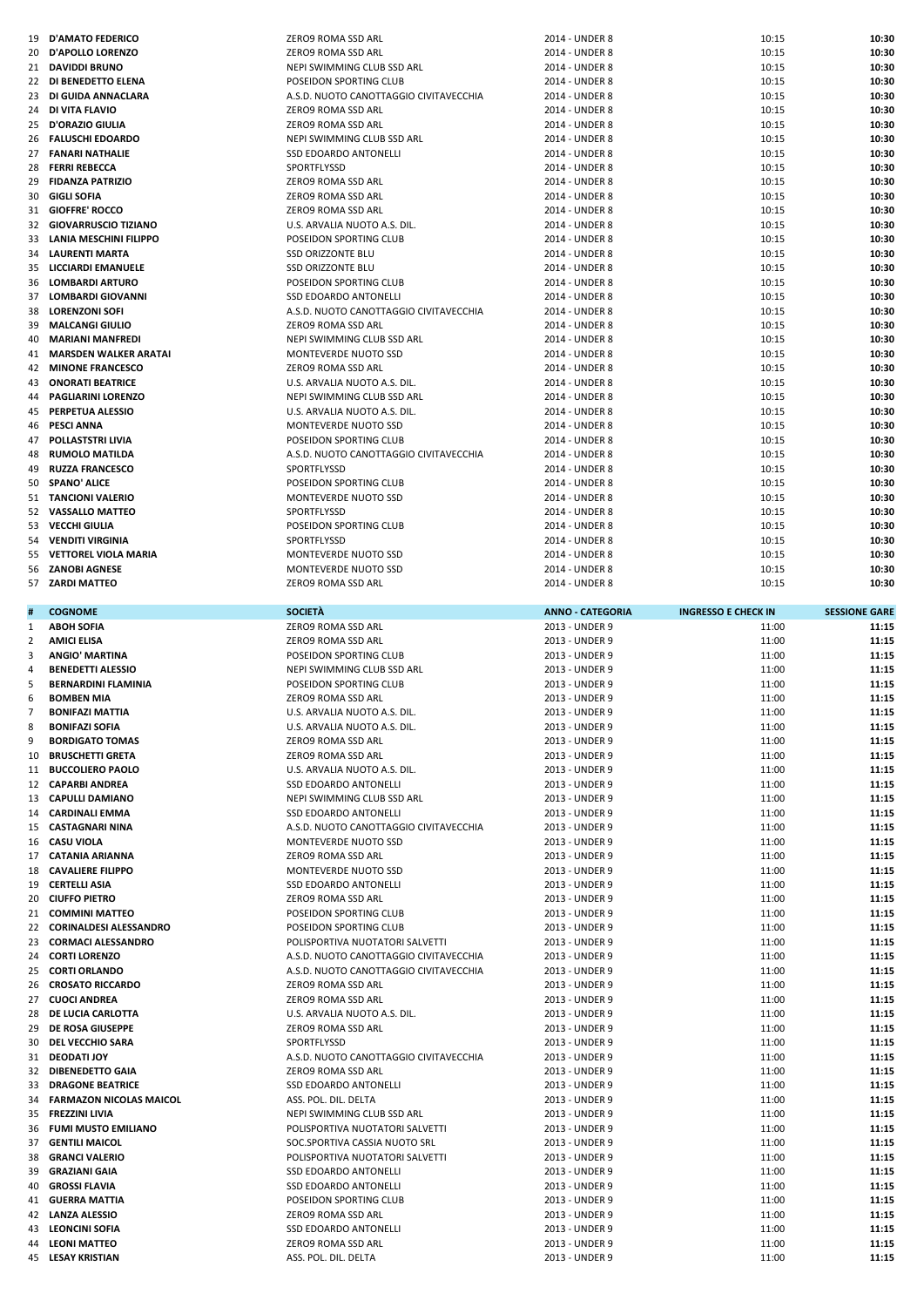| 46 | <b>LISI ORLANDO</b>                                       | A.S.D. NUOTO CANOTTAGGIO CIVITAVECCHIA                | 2013 - UNDER 9                     | 11:00                      | 11:15                |
|----|-----------------------------------------------------------|-------------------------------------------------------|------------------------------------|----------------------------|----------------------|
|    | <b>47 LUCIDI ALICE</b>                                    | SSD EDOARDO ANTONELLI                                 | 2013 - UNDER 9                     | 11:00                      | 11:15                |
| 48 | <b>MANFRON FLAVIA</b>                                     | POSEIDON SPORTING CLUB                                | 2013 - UNDER 9                     | 11:00                      | 11:15                |
| 49 | <b>MANTOVANI LIA ANNA</b>                                 | POSEIDON SPORTING CLUB                                | 2013 - UNDER 9                     | 11:00                      | 11:15                |
| 50 | <b>MATILDE SETTEN</b>                                     | <b>SSD ORIZZONTE BLU</b>                              | 2013 - UNDER 9                     | 11:00                      | 11:15                |
|    | 51 MAZZANTI CHIARA                                        | POSEIDON SPORTING CLUB                                | 2013 - UNDER 9                     | 11:00                      | 11:15                |
| 52 | <b>MINIATI PIETRO</b>                                     | POSEIDON SPORTING CLUB                                | 2013 - UNDER 9                     | 11:00                      | 11:15                |
| 53 | <b>MORELLO LUCA</b>                                       | POSEIDON SPORTING CLUB                                | 2013 - UNDER 9                     | 11:00                      | 11:15                |
| 54 | <b>MOSCHELLA CARLOTTA</b>                                 | SSD EDOARDO ANTONELLI                                 | 2013 - UNDER 9                     | 11:00                      | 11:15                |
| 55 | NATALI TOMMASO                                            | POSEIDON SPORTING CLUB                                | 2013 - UNDER 9                     | 11:00                      | 11:15                |
| 56 | <b>OPPEDISANO GAIA</b>                                    | ZERO9 ROMA SSD ARL                                    | 2013 - UNDER 9                     | 11:00                      | 11:15                |
|    | 57 PERITI EDOARDO                                         | POSEIDON SPORTING CLUB                                | 2013 - UNDER 9                     | 11:00                      | 11:15                |
| 58 | <b>PICCINNO SVEVA</b>                                     | ASS. POL. DIL. DELTA                                  | 2013 - UNDER 9                     | 11:00                      | 11:15                |
| 59 | PIETRARELLI ELEONORA                                      | A.S.D. NUOTO CANOTTAGGIO CIVITAVECCHIA                | 2013 - UNDER 9                     | 11:00                      | 11:15                |
| 60 | <b>PINI FRANCESCA</b>                                     | POSEIDON SPORTING CLUB                                | 2013 - UNDER 9                     | 11:00                      | 11:15                |
| 61 | PIRICO' RISA GINEVRA                                      | ZERO9 ROMA SSD ARL                                    | 2013 - UNDER 9                     | 11:00                      | 11:15                |
| 62 | <b>PORFIRIO FRANCESCO</b>                                 | POSEIDON SPORTING CLUB                                | 2013 - UNDER 9                     | 11:00                      | 11:15                |
| 63 | <b>PRESENZA ALESSANDRO</b>                                | ZERO9 ROMA SSD ARL                                    | 2013 - UNDER 9                     | 11:00                      | 11:15                |
|    | <b>64 REALE MATTEO</b>                                    | SPORTFLYSSD                                           | 2013 - UNDER 9                     | 11:00                      | 11:15                |
| 65 | <b>RICCI MARIA VITTORIA</b>                               | A.S.D. NUOTO CANOTTAGGIO CIVITAVECCHIA                | 2013 - UNDER 9                     | 11:00                      | 11:15                |
| 66 | ROCCHETTI TOMMASO                                         | A.S.D. NUOTO CANOTTAGGIO CIVITAVECCHIA                | 2013 - UNDER 9                     | 11:00                      | 11:15                |
| 67 | <b>SCAFFIDI SALVO SOFIA</b>                               | ASS. POL. DIL. DELTA                                  | 2013 - UNDER 9                     | 11:00                      | 11:15                |
| 68 | <b>SCARCIA MARTINA</b>                                    | SPORTFLYSSD                                           | 2013 - UNDER 9                     | 11:00                      | 11:15                |
| 69 | <b>SCARICI SAMUELE</b>                                    | SOC.SPORTIVA CASSIA NUOTO SRL                         | 2013 - UNDER 9                     | 11:00                      | 11:15                |
| 70 | <b>SERRA ALBERTO</b>                                      | SPORTFLYSSD                                           | 2013 - UNDER 9                     | 11:00                      | 11:15                |
|    | 71 SICILIA STEFANO                                        | MONTEVERDE NUOTO SSD                                  | 2013 - UNDER 9                     | 11:00                      | 11:15                |
| 72 | <b>STERPI MICHAEL</b>                                     | ZERO9 ROMA SSD ARL                                    | 2013 - UNDER 9                     | 11:00                      | 11:15                |
|    | <b>73 TINTO FILIPPO</b>                                   | ZERO9 ROMA SSD ARL                                    | 2013 - UNDER 9                     | 11:00                      | 11:15                |
| 74 | TRIGGIANI MARIA VITTORIA                                  | POSEIDON SPORTING CLUB                                | 2013 - UNDER 9                     | 11:00                      | 11:15                |
| 75 | <b>VALLEJO LEONARDO</b>                                   | <b>MONTEVERDE NUOTO SSD</b>                           | 2013 - UNDER 9                     | 11:00                      | 11:15                |
| 76 | <b>VERRANDO EVA</b>                                       | MONTEVERDE NUOTO SSD                                  | 2013 - UNDER 9                     | 11:00                      | 11:15<br>11:15       |
|    | 77 VILLANOVA PIETRO                                       | POLISPORTIVA NUOTATORI SALVETTI                       | 2013 - UNDER 9                     | 11:00                      |                      |
|    | <b>COGNOME</b>                                            | <b>SOCIETÀ</b>                                        | <b>ANNO - CATEGORIA</b>            | <b>INGRESSO E CHECK IN</b> | <b>SESSIONE GARE</b> |
| 1  | <b>ADDARI CHIARA</b>                                      | ZERO9 ROMA SSD ARL                                    | 2012 - UNDER 10                    | 12:15                      | 12:30                |
| 2  | <b>AREZZINI FEDERICO</b>                                  | A.S.D. NUOTO CANOTTAGGIO CIVITAVECCHIA                | 2012 - UNDER 10                    | 12:15                      | 12:30                |
| 3  | <b>BARATTA LUCREZIA</b>                                   | ZERO9 ROMA SSD ARL                                    | 2012 - UNDER 10                    | 12:15                      | 12:30                |
| 4  | <b>BELLAFANTE LAURA</b>                                   | POSEIDON SPORTING CLUB                                | 2012 - UNDER 10                    | 12:15                      | 12:30                |
| 5  | <b>CABRAS ANNA</b>                                        | A.S.D. NUOTO CANOTTAGGIO CIVITAVECCHIA                | 2012 - UNDER 10                    | 12:15                      | 12:30                |
| 6  | <b>CALIDORI ELISA</b>                                     | MONTEVERDE NUOTO SSD                                  | 2012 - UNDER 10                    | 12:15                      | 12:30                |
| 7  | <b>CAPRIONI GLORIA</b>                                    | ZERO9 ROMA SSD ARL                                    | 2012 - UNDER 10                    | 12:15                      | 12:30                |
| 8  | <b>CASELLI MICHELE</b>                                    | ZERO9 ROMA SSD ARL                                    | 2012 - UNDER 10                    | 12:15                      | 12:30                |
|    |                                                           |                                                       |                                    |                            |                      |
|    |                                                           |                                                       |                                    |                            |                      |
| 9  | <b>CECCHETTI EVA</b>                                      | ZERO9 ROMA SSD ARL                                    | 2012 - UNDER 10                    | 12:15                      | 12:30                |
| 10 | <b>CESTA DAVIDE</b>                                       | ZERO9 ROMA SSD ARL                                    | 2012 - UNDER 10                    | 12:15                      | 12:30                |
|    | 11 CHIECO MATTEO                                          | ZERO9 ROMA SSD ARL                                    | 2012 - UNDER 10                    | 12:15                      | 12:30                |
| 13 | 12 COLACCHI VIOLA                                         | POLISPORTIVA NUOTATORI SALVETTI                       | 2012 - UNDER 10                    | 12:15                      | 12:30                |
|    | <b>CORVASCE MANFREDI MARIA</b>                            | ZERO9 ROMA SSD ARL                                    | 2012 - UNDER 10                    | 12:15                      | 12:30                |
|    | 14 COZZATELLA SARA                                        | SSD EDOARDO ANTONELLI                                 | 2012 - UNDER 10                    | 12:15                      | 12:30<br>12:30       |
|    | 15 D'AGUANNO LARA                                         | U.S. ARVALIA NUOTO A.S. DIL                           | 2012 - UNDER 10<br>2012 - UNDER 10 | 12:15                      |                      |
|    | 16 D'AMATO ANDREA<br>17 D'ARRIGO PALMIERI FRANCESCO MARIA | ZERO9 ROMA SSD ARL<br>ZERO9 ROMA SSD ARL              |                                    | 12:15<br>12:15             | 12:30<br>12:30       |
|    | <b>18 DE BENEDICTIS LUCA</b>                              | POSEIDON SPORTING CLUB                                | 2012 - UNDER 10<br>2012 - UNDER 10 | 12:15                      | 12:30                |
| 19 | <b>DE GRANDIS GIORGIA</b>                                 | SOC.SPORTIVA CASSIA NUOTO SRL                         | 2012 - UNDER 10                    | 12:15                      | 12:30                |
|    | 20 DEL SANTO SELVAGGIA                                    | U.S. ARVALIA NUOTO A.S. DIL.                          | 2012 - UNDER 10                    | 12:15                      | 12:30                |
|    | 21 DI FATTA VINCENZO                                      | A.S.D. NUOTO CANOTTAGGIO CIVITAVECCHIA                | 2012 - UNDER 10                    | 12:15                      | 12:30                |
|    | 22 FALVELLA ALESSANDRO                                    | POLISPORTIVA NUOTATORI SALVETTI                       | 2012 - UNDER 10                    | 12:15                      | 12:30                |
|    | 23 FELIZIANI VALERIO                                      | POLISPORTIVA NUOTATORI SALVETTI                       | 2012 - UNDER 10                    | 12:15                      | 12:30                |
|    | 24 HE MELISSA                                             | A.S.D. NUOTO CANOTTAGGIO CIVITAVECCHIA                | 2012 - UNDER 10                    | 12:15                      | 12:30                |
|    | 25 LADELCI MARTINA                                        | POSEIDON SPORTING CLUB                                | 2012 - UNDER 10                    | 12:15                      | 12:30                |
|    | 26 LOI BENEDETTA                                          | POLISPORTIVA NUOTATORI SALVETTI                       | 2012 - UNDER 10                    | 12:15                      | 12:30                |
|    | 27 LORO SERGEJ                                            | ZERO9 ROMA SSD ARL                                    | 2012 - UNDER 10                    | 12:15                      | 12:30                |
|    | 28 MATRANGA MATIAS                                        | POSEIDON SPORTING CLUB                                | 2012 - UNDER 10                    | 12:15                      | 12:30                |
| 29 | MONCADA ALESSIO HUAIQI                                    | ASS. POL. DIL. DELTA                                  | 2012 - UNDER 10                    | 12:15                      | 12:30                |
| 30 | <b>MORRA ALESSANDRO</b>                                   | A.S.D. NUOTO CANOTTAGGIO CIVITAVECCHIA                | 2012 - UNDER 10                    | 12:15                      | 12:30                |
|    | 31 MOSSINO ALESSANDRO                                     | MONTEVERDE NUOTO SSD                                  | 2012 - UNDER 10                    | 12:15                      | 12:30                |
|    | 32 MURA LUDOVICA                                          | POSEIDON SPORTING CLUB                                | 2012 - UNDER 10                    | 12:15                      | 12:30                |
|    | 33 NERI MICHELE                                           | ZERO9 ROMA SSD ARL                                    | 2012 - UNDER 10                    | 12:15                      | 12:30                |
|    | 34 NESCI LAURA                                            | POLISPORTIVA NUOTATORI SALVETTI                       | 2012 - UNDER 10                    | 12:15                      | 12:30                |
|    | 35 ONORATI BENEDETTA                                      | U.S. ARVALIA NUOTO A.S. DIL.                          | 2012 - UNDER 10                    | 12:15                      | 12:30                |
|    | 36 PAOLACCI MARCO                                         | NEPI SWIMMING CLUB SSD ARL                            | 2012 - UNDER 10                    | 12:15                      | 12:30                |
|    | 37 PASTORELLI FLAVIO                                      | ZERO9 ROMA SSD ARL                                    | 2012 - UNDER 10                    | 12:15                      | 12:30                |
|    | 38 PEZONE GIOVANNI                                        | ZERO9 ROMA SSD ARL                                    | 2012 - UNDER 10                    | 12:15                      | 12:30                |
|    | 39 PIZZICHINI CHRISTIAN                                   | SSD EDOARDO ANTONELLI                                 | 2012 - UNDER 10                    | 12:15                      | 12:30                |
| 40 | <b>ROMERO ZHURI REGGINA</b>                               | POLISPORTIVA NUOTATORI SALVETTI                       | 2012 - UNDER 10                    | 12:15                      | 12:30                |
|    | 41 ROSSINI DAVIDE                                         | NEPI SWIMMING CLUB SSD ARL                            | 2012 - UNDER 10                    | 12:15                      | 12:30                |
|    | 42 RUSSO GIULIA                                           | ZERO9 ROMA SSD ARL                                    | 2012 - UNDER 10                    | 12:15                      | 12:30                |
|    | 43 SALVATORES LUDOVICA                                    | POSEIDON SPORTING CLUB                                | 2012 - UNDER 10                    | 12:15                      | 12:30                |
|    | 44 SARA POGGI                                             | A.S.D. NUOTO CANOTTAGGIO CIVITAVECCHIA                | 2012 - UNDER 10                    | 12:15                      | 12:30                |
|    | 45 SAVORANA MARCO                                         | ZERO9 ROMA SSD ARL                                    | 2012 - UNDER 10                    | 12:15                      | 12:30                |
|    | 46 SCHETTINO EDOARDO                                      | POSEIDON SPORTING CLUB                                | 2012 - UNDER 10                    | 12:15                      | 12:30                |
|    | <b>47 SCHULTZE VALERIA</b>                                | MONTEVERDE NUOTO SSD                                  | 2012 - UNDER 10                    | 12:15                      | 12:30                |
|    | <b>48 SERNICOLA DAVIDE</b>                                | ZERO9 ROMA SSD ARL                                    | 2012 - UNDER 10                    | 12:15                      | 12:30                |
| 49 | <b>SERVADIO MATTEO</b>                                    | ZERO9 ROMA SSD ARL                                    | 2012 - UNDER 10                    | 12:15                      | 12:30                |
|    | 50 SIMONI FLAVIO                                          | POLISPORTIVA NUOTATORI SALVETTI                       | 2012 - UNDER 10                    | 12:15                      | 12:30                |
|    | 51 SPERATI ANGELICA<br>52 SPINELLI SEBASTIANO             | POLISPORTIVA NUOTATORI SALVETTI<br>ZERO9 ROMA SSD ARL | 2012 - UNDER 10<br>2012 - UNDER 10 | 12:15<br>12:15             | 12:30<br>12:30       |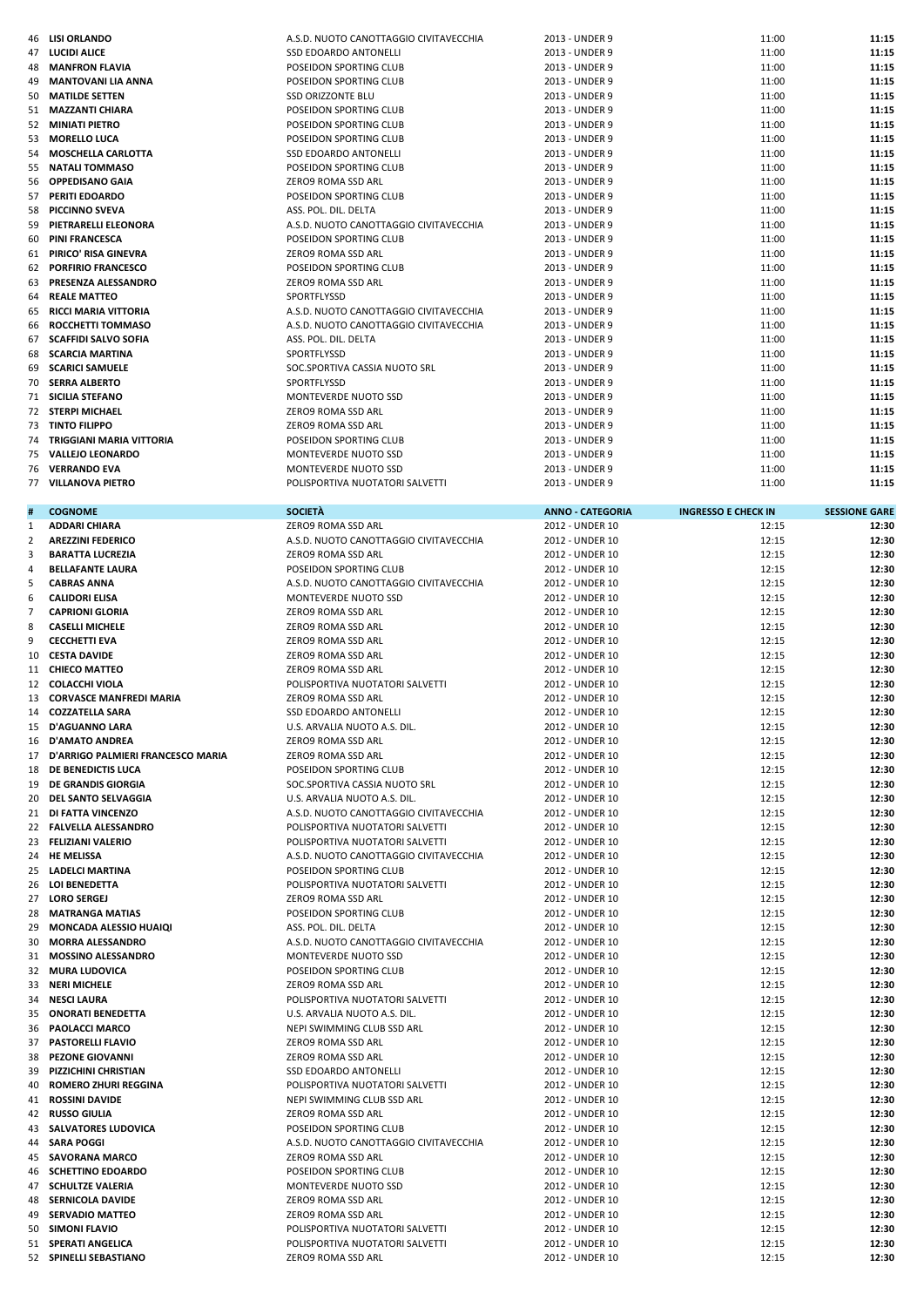| 53 SULPIZIO LEONARDO  | NEPI SWIMMING CLUB SSD ARL             | 2012 - UNDER 10 | 12:15 | 12:30 |
|-----------------------|----------------------------------------|-----------------|-------|-------|
| 54 TAFFURI ANDREA     | A.S.D. NUOTO CANOTTAGGIO CIVITAVECCHIA | 2012 - UNDER 10 | 12:15 | 12:30 |
| 55 TRAMONTANO ANGELO  | POLISPORTIVA NUOTATORI SALVETTI        | 2012 - UNDER 10 | 12:15 | 12:30 |
| 56 VARRIALE ENRICO    | ZERO9 ROMA SSD ARL                     | 2012 - UNDER 10 | 12:15 | 12:30 |
| 57 VETTRAINO DANIEL   | SPORTFLYSSD                            | 2012 - UNDER 10 | 12:15 | 12:30 |
| 58 ZINGARETTI STEFANO | MONTEVERDE NUOTO SSD                   | 2012 - UNDER 10 | 12:15 | 12:30 |

## **ORARIO INIZIO 15:00 SESSIONE DOMENICA POMERIGGIO**

**ORARIO FINE STIMATO** 18:00

| #                   | <b>COGNOME</b>                                      | <b>SOCIETÀ</b>                                                     | <b>ANNO - CATEGORIA</b>            | <b>INGRESSO E CHECK IN</b> | <b>SESSIONE GARE</b> |
|---------------------|-----------------------------------------------------|--------------------------------------------------------------------|------------------------------------|----------------------------|----------------------|
| 1                   | <b>ALONZI SOFIA</b>                                 | SPORTFLYSSD                                                        | 2011 - UNDER 11                    | 14:45                      | 15:00                |
| 2                   | <b>ANDREA SCATENI</b>                               | A.S.D. NUOTO CANOTTAGGIO CIVITAVECCHIA                             | 2011 - UNDER 11                    | 14:45                      | 15:00                |
| 3                   | <b>BARRA NICCOLO'</b>                               | POSEIDON SPORTING CLUB                                             | 2011 - UNDER 11                    | 14:45                      | 15:00                |
| 4                   | <b>BERNARDI LORENZO</b>                             | POLISPORTIVA NUOTATORI SALVETTI                                    | 2011 - UNDER 11                    | 14:45                      | 15:00                |
| 5                   | <b>BUCCI SOFIA</b>                                  | ASS. POL. DIL. DELTA                                               | 2011 - UNDER 11                    | 14:45                      | 15:00                |
| 6                   | <b>CARRANO FLAVIO</b>                               | POLISPORTIVA NUOTATORI SALVETTI                                    | 2011 - UNDER 11                    | 14:45                      | 15:00                |
| $\overline{7}$<br>8 | <b>CASTIGLIONE BENEDETTA</b><br><b>CIUFFO MARIA</b> | ZERO9 ROMA SSD ARL                                                 | 2011 - UNDER 11                    | 14:45<br>14:45             | 15:00<br>15:00       |
| 9                   | <b>CONTE PAPUZZI PAOLO</b>                          | ZERO9 ROMA SSD ARL<br>MONTEVERDE NUOTO SSD                         | 2011 - UNDER 11<br>2011 - UNDER 11 | 14:45                      | 15:00                |
| 10                  | <b>CONTINI SEBASTIANO</b>                           | ZERO9 ROMA SSD ARL                                                 | 2011 - UNDER 11                    | 14:45                      | 15:00                |
|                     | 11 CUCCHIARO LUCA                                   | MONTEVERDE NUOTO SSD                                               | 2011 - UNDER 11                    | 14:45                      | 15:00                |
|                     | 12 CUNGI MARTA                                      | MONTEVERDE NUOTO SSD                                               | 2011 - UNDER 11                    | 14:45                      | 15:00                |
|                     | 13 D'AGOSTINO LUCA                                  | POSEIDON SPORTING CLUB                                             | 2011 - UNDER 11                    | 14:45                      | 15:00                |
| 14                  | <b>DANTINI MICOL</b>                                | POSEIDON SPORTING CLUB                                             | 2011 - UNDER 11                    | 14:45                      | 15:00                |
|                     | 15 DE PAOLIS GIULIO                                 | POSEIDON SPORTING CLUB                                             | 2011 - UNDER 11                    | 14:45                      | 15:00                |
| 16                  | DE ZULIANI GIULIA                                   | ZERO9 ROMA SSD ARL                                                 | 2011 - UNDER 11                    | 14:45                      | 15:00                |
|                     | 17 DE ZULIANI MARTINA                               | ZERO9 ROMA SSD ARL                                                 | 2011 - UNDER 11                    | 14:45                      | 15:00                |
| 18                  | DELLA VENTURA VALERIA                               | A.S.D. NUOTO CANOTTAGGIO CIVITAVECCHIA                             | 2011 - UNDER 11                    | 14:45                      | 15:00                |
| 19                  | <b>D'IPPOLITO GINEVRA</b>                           | MONTEVERDE NUOTO SSD                                               | 2011 - UNDER 11                    | 14:45                      | 15:00                |
| 20                  | <b>DUTA MANUEL</b>                                  | U.S. ARVALIA NUOTO A.S. DIL.                                       | 2011 - UNDER 11                    | 14:45                      | 15:00                |
|                     | 21 FABBRI IACOPO                                    | SOC.SPORTIVA CASSIA NUOTO SRL                                      | 2011 - UNDER 11                    | 14:45                      | 15:00                |
|                     | 22 GADANI MATTEO                                    | A.S.D. NUOTO CANOTTAGGIO CIVITAVECCHIA                             | 2011 - UNDER 11                    | 14:45                      | 15:00                |
| 23                  | <b>GRECO JACOPO</b>                                 | POSEIDON SPORTING CLUB                                             | 2011 - UNDER 11                    | 14:45                      | 15:00                |
| 24                  | JODEAU BELLEZZA LUCA                                | MONTEVERDE NUOTO SSD                                               | 2011 - UNDER 11                    | 14:45                      | 15:00                |
| 25                  | <b>LAGROTTERIA NOEMI</b>                            | POLISPORTIVA NUOTATORI SALVETTI                                    | 2011 - UNDER 11                    | 14:45                      | 15:00                |
|                     | 26 LIDONNICI DAMIANO                                | POLISPORTIVA NUOTATORI SALVETTI                                    | 2011 - UNDER 11                    | 14:45                      | 15:00                |
|                     | 27 LIPARULI CLAUDIA<br>28 MAGLI FLAVIO              | MONTEVERDE NUOTO SSD                                               | 2011 - UNDER 11                    | 14:45                      | 15:00                |
|                     | <b>MANDZYUK GIULIA</b>                              | MONTEVERDE NUOTO SSD                                               | 2011 - UNDER 11                    | 14:45                      | 15:00                |
| 29<br>30            | <b>MARCHETTI DANIELE</b>                            | POLISPORTIVA NUOTATORI SALVETTI<br>POLISPORTIVA NUOTATORI SALVETTI | 2011 - UNDER 11<br>2011 - UNDER 11 | 14:45<br>14:45             | 15:00<br>15:00       |
|                     | 31 MARSDEN WALKER MATANGA                           | MONTEVERDE NUOTO SSD                                               | 2011 - UNDER 11                    | 14:45                      | 15:00                |
|                     | 32 MASI MICHELE                                     | ZERO9 ROMA SSD ARL                                                 | 2011 - UNDER 11                    | 14:45                      | 15:00                |
| 33                  | <b>MAZZITELLI CRISTINA</b>                          | MONTEVERDE NUOTO SSD                                               | 2011 - UNDER 11                    | 14:45                      | 15:00                |
| 34                  | <b>MINIATI DAVIDE</b>                               | POSEIDON SPORTING CLUB                                             | 2011 - UNDER 11                    | 14:45                      | 15:00                |
| 35                  | <b>MONCELSI LEONARDO</b>                            | NEPI SWIMMING CLUB SSD ARL                                         | 2011 - UNDER 11                    | 14:45                      | 15:00                |
| 36                  | NARDONI ASIA                                        | ZERO9 ROMA SSD ARL                                                 | 2011 - UNDER 11                    | 14:45                      | 15:00                |
| 37                  | <b>NATICCHI GABRIELE</b>                            | ASS. POL. DIL. DELTA                                               | 2011 - UNDER 11                    | 14:45                      | 15:00                |
| 38                  | <b>OLIVIERI GIADA</b>                               | ASS. POL. DIL. DELTA                                               | 2011 - UNDER 11                    | 14:45                      | 15:00                |
| 39                  | <b>PALLESCHI LORENZO</b>                            | SPORTFLYSSD                                                        | 2011 - UNDER 11                    | 14:45                      | 15:00                |
| 40                  | <b>PANFILO GABRIELE</b>                             | NEPI SWIMMING CLUB SSD ARL                                         | 2011 - UNDER 11                    | 14:45                      | 15:00                |
|                     | 41 PERCUSSI EMANUELE                                | A.S.D. NUOTO CANOTTAGGIO CIVITAVECCHIA                             | 2011 - UNDER 11                    | 14:45                      | 15:00                |
| 42                  | <b>PETROSINO GIULIA</b>                             | MONTEVERDE NUOTO SSD                                               | 2011 - UNDER 11                    | 14:45                      | 15:00                |
| 43                  | <b>PEZZATO MATTEO</b>                               | <b>SSD ORIZZONTE BLU</b>                                           | 2011 - UNDER 11                    | 14:45                      | 15:00                |
| 44                  | <b>RILLO ANDREA</b>                                 | POLISPORTIVA NUOTATORI SALVETTI                                    | 2011 - UNDER 11                    | 14:45                      | 15:00                |
| 45                  | <b>RONCHI JULIETTE</b>                              | POSEIDON SPORTING CLUB                                             | 2011 - UNDER 11                    | 14:45                      | 15:00                |
| 46                  | <b>SANTINI LINDA</b>                                | SSD ORIZZONTE BLU                                                  | 2011 - UNDER 11                    | 14:45                      | 15:00                |
| 47                  | <b>SAVELLI PAOLO</b>                                | ZERO9 ROMA SSD ARL                                                 | 2011 - UNDER 11                    | 14:45                      | 15:00                |
| 48                  | <b>SULIT ANDREA</b>                                 | POLISPORTIVA NUOTATORI SALVETTI                                    | 2011 - UNDER 11                    | 14:45                      | 15:00                |
| 50                  | 49 TACCALITE LORENZO<br><b>VALLARANO ALICE</b>      | ZERO9 ROMA SSD ARL<br>MONTEVERDE NUOTO SSD                         | 2011 - UNDER 11<br>2011 - UNDER 11 | 14:45<br>14:45             | 15:00<br>15:00       |
|                     | 51 VALLEJO AIDA                                     | MONTEVERDE NUOTO SSD                                               | 2011 - UNDER 11                    | 14:45                      | 15:00                |
|                     | 52 VINCI LORENZO                                    | POLISPORTIVA NUOTATORI SALVETTI                                    | 2011 - UNDER 11                    | 14:45                      | 15:00                |
|                     |                                                     |                                                                    |                                    |                            |                      |
|                     | <b>COGNOME</b>                                      | <b>SOCIETÀ</b>                                                     | <b>ANNO - CATEGORIA</b>            | <b>INGRESSO E CHECK IN</b> | <b>SESSIONE GARE</b> |
| 1                   | <b>ADDARI FRANCESCO</b>                             | ZERO9 ROMA SSD ARL                                                 | 2010 - UNDER 12                    | 15:45                      | 16:00                |
| 2                   | <b>AMPOITAN RICCARDO</b>                            | POLISPORTIVA NUOTATORI SALVETTI                                    | 2010 - UNDER 12                    | 15:45                      | 16:00                |
| 3                   | <b>ANTONELLI MATTIA</b>                             | SSD ORIZZONTE BLU                                                  | 2010 - UNDER 12                    | 15:45                      | 16:00                |
| 4                   | <b>BELLAFANTE ADRIANO</b>                           | POSEIDON SPORTING CLUB                                             | 2010 - UNDER 12                    | 15:45                      | 16:00                |
| 5                   | <b>BERARDUCCI ALEX</b>                              | POLISPORTIVA NUOTATORI SALVETTI                                    | 2010 - UNDER 12                    | 15:45                      | 16:00                |
| 6                   | <b>BOSA SOFIA</b>                                   | SSD EDOARDO ANTONELLI                                              | 2010 - UNDER 12                    | 15:45                      | 16:00                |
| 7                   | <b>CABRINI GRETA</b>                                | ZERO9 ROMA SSD ARL                                                 | 2010 - UNDER 12                    | 15:45                      | 16:00                |
| 8                   | <b>CASALI ELEONORA</b>                              | U.S. ARVALIA NUOTO A.S. DIL.                                       | 2010 - UNDER 12                    | 15:45                      | 16:00                |
| 9                   | <b>CASTALDI LUCREZIA</b>                            | POSEIDON SPORTING CLUB                                             | 2010 - UNDER 12                    | 15:45                      | 16:00                |
| 10                  | <b>CECCHINI GIORGIO</b><br>11 CORDELLI LUDOVICA     | SOC.SPORTIVA CASSIA NUOTO SRL                                      | 2010 - UNDER 12                    | 15:45                      | 16:00<br>16:00       |
|                     | 12 CUOMO NICOLÒ                                     | MONTEVERDE NUOTO SSD<br>MONTEVERDE NUOTO SSD                       | 2010 - UNDER 12<br>2010 - UNDER 12 | 15:45<br>15:45             | 16:00                |
|                     | 13 DANDINI GIORDANO                                 | MONTEVERDE NUOTO SSD                                               | 2010 - UNDER 12                    | 15:45                      | 16:00                |
|                     | 14 DE SANTIS CATERINA                               | SSD ORIZZONTE BLU                                                  | 2010 - UNDER 12                    | 15:45                      | 16:00                |
|                     | 15 DI STEFANO BEATRICE                              | ZERO9 ROMA SSD ARL                                                 | 2010 - UNDER 12                    | 15:45                      | 16:00                |
|                     | 16 ERAMO LUCREZIA                                   | SPORTFLYSSD                                                        | 2010 - UNDER 12                    | 15:45                      | 16:00                |
|                     | 17 FABBRI FILIPPO                                   | SOC.SPORTIVA CASSIA NUOTO SRL                                      | 2010 - UNDER 12                    | 15:45                      | 16:00                |
|                     | 18 FORTUNA GRETA                                    | SOC.SPORTIVA CASSIA NUOTO SRL                                      | 2010 - UNDER 12                    | 15:45                      | 16:00                |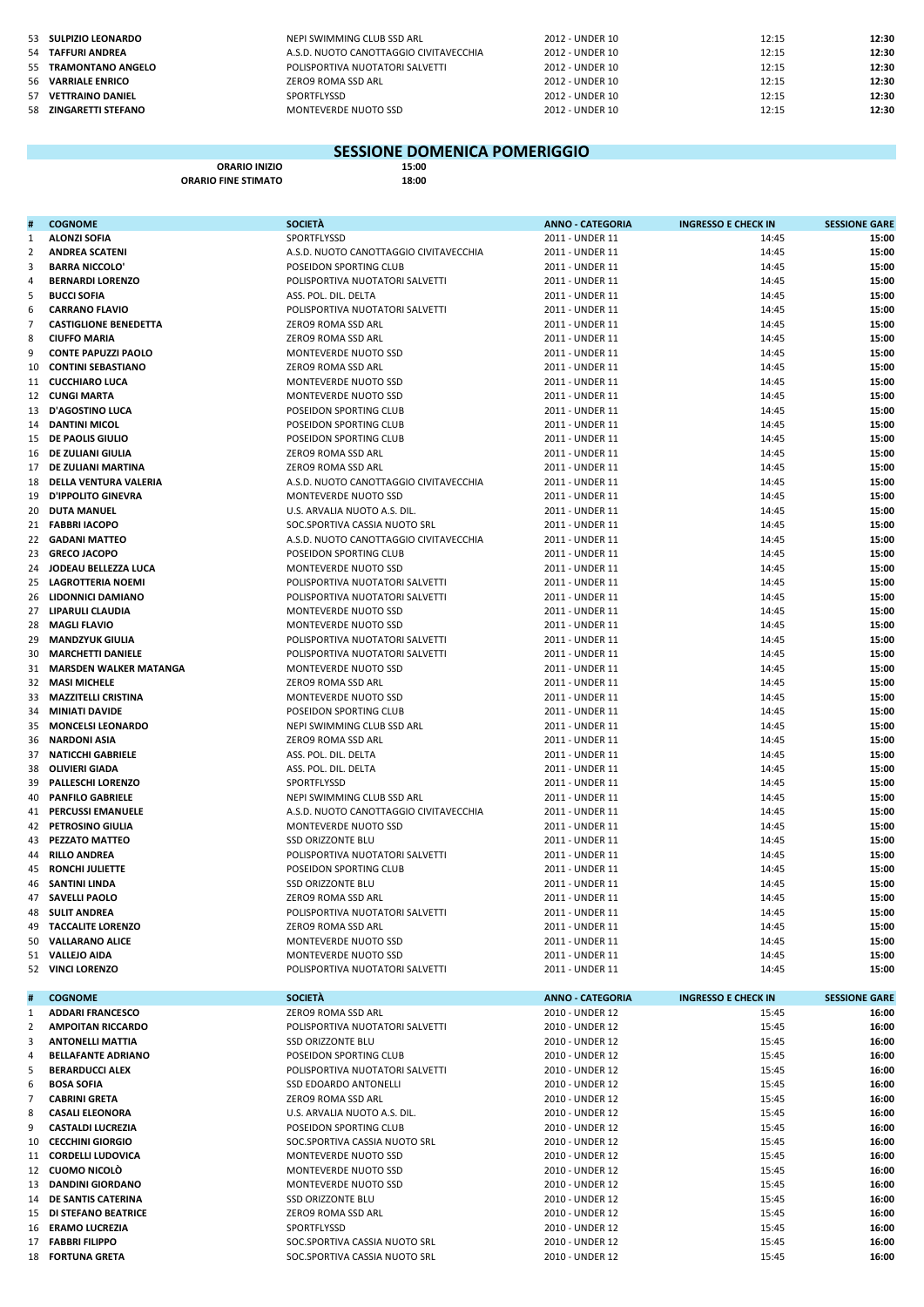|                | 19 GALLONI LINDA                | SOC.SPORTIVA CASSIA NUOTO SRL          | 2010 - UNDER 12         | 15:45                      | 16:00                |
|----------------|---------------------------------|----------------------------------------|-------------------------|----------------------------|----------------------|
| 20             | <b>GIANNUBILO SARA</b>          | ZERO9 ROMA SSD ARL                     | 2010 - UNDER 12         | 15:45                      | 16:00                |
| 21             | <b>GORETTI LORENZO</b>          | U.S. ARVALIA NUOTO A.S. DIL.           | 2010 - UNDER 12         | 15:45                      | 16:00                |
|                | 22 GRISARO GIORGIA              | MONTEVERDE NUOTO SSD                   | 2010 - UNDER 12         | 15:45                      | 16:00                |
| 23             | <b>GUIDA LUCREZIA</b>           | MONTEVERDE NUOTO SSD                   | 2010 - UNDER 12         | 15:45                      | 16:00                |
| 24             | <b>IAROSSI CHIARA</b>           | MONTEVERDE NUOTO SSD                   | 2010 - UNDER 12         | 15:45                      | 16:00                |
| 25             | <b>IORIO ANDREA</b>             | U.S. ARVALIA NUOTO A.S. DIL.           | 2010 - UNDER 12         | 15:45                      | 16:00                |
| 26             | <b>LAMBERTI DENISE</b>          | SSD EDOARDO ANTONELLI                  | 2010 - UNDER 12         | 15:45                      | 16:00                |
| 27             | LAURENTI EMMA                   | <b>SSD ORIZZONTE BLU</b>               | 2010 - UNDER 12         | 15:45                      | 16:00                |
|                |                                 |                                        |                         |                            |                      |
| 28             | LAVIOLA ANDREA                  | POSEIDON SPORTING CLUB                 | 2010 - UNDER 12         | 15:45                      | 16:00                |
| 29             | <b>LOLLI ILARIA</b>             | MONTEVERDE NUOTO SSD                   | 2010 - UNDER 12         | 15:45                      | 16:00                |
| 30             | <b>LUCIDI CRISTIAN</b>          | POLISPORTIVA NUOTATORI SALVETTI        | 2010 - UNDER 12         | 15:45                      | 16:00                |
| 31             | <b>MANGONI FLAVIO</b>           | MONTEVERDE NUOTO SSD                   | 2010 - UNDER 12         | 15:45                      | 16:00                |
| 32             | <b>MANGONI MATTIA</b>           | MONTEVERDE NUOTO SSD                   | 2010 - UNDER 12         | 15:45                      | 16:00                |
| 33             | <b>MARCHETTINI EMMA</b>         | MONTEVERDE NUOTO SSD                   | 2010 - UNDER 12         | 15:45                      | 16:00                |
| 34             | <b>MORSA GIOVANNI</b>           | SOC.SPORTIVA CASSIA NUOTO SRL          | 2010 - UNDER 12         | 15:45                      | 16:00                |
| 35             | <b>MURGIA DALILA</b>            | SOC.SPORTIVA CASSIA NUOTO SRL          | 2010 - UNDER 12         | 15:45                      | 16:00                |
| 36             | <b>MUSU BEATRICE</b>            | POLISPORTIVA NUOTATORI SALVETTI        | 2010 - UNDER 12         | 15:45                      | 16:00                |
| 37             | <b>ODOARDI FILIPPO</b>          | POSEIDON SPORTING CLUB                 | 2010 - UNDER 12         | 15:45                      | 16:00                |
|                |                                 |                                        |                         |                            |                      |
| 38             | PELLECCHIA GIUSEPPE             | POSEIDON SPORTING CLUB                 | 2010 - UNDER 12         | 15:45                      | 16:00                |
| 39             | <b>PENNUCCI MIRKO</b>           | ASS. POL. DIL. DELTA                   | 2010 - UNDER 12         | 15:45                      | 16:00                |
| 40             | PERPETUA ELISA                  | U.S. ARVALIA NUOTO A.S. DIL.           | 2010 - UNDER 12         | 15:45                      | 16:00                |
| 41             | PIROLI LAVINIA                  | ZERO9 ROMA SSD ARL                     | 2010 - UNDER 12         | 15:45                      | 16:00                |
| 42             | <b>PORFIRIO MATTIA</b>          | POSEIDON SPORTING CLUB                 | 2010 - UNDER 12         | 15:45                      | 16:00                |
| 43             | <b>RATNAYAKE KEVIN</b>          | POLISPORTIVA NUOTATORI SALVETTI        | 2010 - UNDER 12         | 15:45                      | 16:00                |
| 44             | <b>RICCI VIOLA</b>              | MONTEVERDE NUOTO SSD                   | 2010 - UNDER 12         | 15:45                      | 16:00                |
| 45             | <b>ROMITI FLAVIA</b>            | MONTEVERDE NUOTO SSD                   | 2010 - UNDER 12         | 15:45                      | 16:00                |
| 46             | <b>SALAME CARLA</b>             | POSEIDON SPORTING CLUB                 | 2010 - UNDER 12         | 15:45                      | 16:00                |
| 47             | <b>SCALDAFERRI BIAGIO</b>       | ZERO9 ROMA SSD ARL                     | 2010 - UNDER 12         | 15:45                      | 16:00                |
|                |                                 |                                        |                         |                            |                      |
| 48             | <b>SCHETTINO GIULIO VALERIO</b> | POSEIDON SPORTING CLUB                 | 2010 - UNDER 12         | 15:45                      | 16:00                |
| 49             | <b>SETTEN GIACOMO</b>           | <b>SSD ORIZZONTE BLU</b>               | 2010 - UNDER 12         | 15:45                      | 16:00                |
| 50             | <b>SONG JIAYI</b>               | ZERO9 ROMA SSD ARL                     | 2010 - UNDER 12         | 15:45                      | 16:00                |
|                | 51 STEFANI SOFIA                | SOC.SPORTIVA CASSIA NUOTO SRL          | 2010 - UNDER 12         | 15:45                      | 16:00                |
|                | 52 TANCIONI ALESSIO             | MONTEVERDE NUOTO SSD                   | 2010 - UNDER 12         | 15:45                      | 16:00                |
| 53             | <b>TONICCHI FLAVIA</b>          | NEPI SWIMMING CLUB SSD ARL             | 2010 - UNDER 12         | 15:45                      | 16:00                |
| 54             | <b>TURCI GIORGIA</b>            | <b>SSD ORIZZONTE BLU</b>               | 2010 - UNDER 12         | 15:45                      | 16:00                |
| 55             | <b>VITALI GIORGIA</b>           | <b>SSD EDOARDO ANTONELLI</b>           | 2010 - UNDER 12         | 15:45                      | 16:00                |
|                |                                 |                                        |                         |                            |                      |
| 56             | <b>BELLINCONTRO MATTEO</b>      | <b>SSD ORIZZONTE BLU</b>               | 2009 - UNDER 13         | 15:45                      | 16:00                |
|                |                                 |                                        |                         |                            |                      |
|                | 57 CAPOCASA RICCARDO            | POSEIDON SPORTING CLUB                 | 2009 - UNDER 13         | 15:45                      | 16:00                |
| 58             | <b>CARUSO VIOLA</b>             | MONTEVERDE NUOTO SSD                   | 2009 - UNDER 13         | 15:45                      | 16:00                |
| 59             | <b>CESARETTI ILENIA</b>         | U.S. ARVALIA NUOTO A.S. DIL.           | 2009 - UNDER 13         | 15:45                      | 16:00                |
| 60             | <b>CESARETTI SARA</b>           | U.S. ARVALIA NUOTO A.S. DIL.           | 2009 - UNDER 13         | 15:45                      | 16:00                |
| 61             | <b>CRSTO ANDREA</b>             | POLISPORTIVA NUOTATORI SALVETTI        | 2009 - UNDER 13         | 15:45                      | 16:00                |
|                |                                 |                                        |                         |                            |                      |
|                | 62 DE BIAGI CRISTIAN            | POLISPORTIVA NUOTATORI SALVETTI        | 2009 - UNDER 13         | 15:45                      | 16:00                |
| 63             | DE MARCHIS FRANCESCA            | SSD EDOARDO ANTONELLI                  | 2009 - UNDER 13         | 15:45                      | 16:00                |
| 64             |                                 |                                        | 2009 - UNDER 13         |                            |                      |
|                | DE PAOLIS EMMA                  | POSEIDON SPORTING CLUB                 |                         | 15:45                      | 16:00                |
| 65             | DE PIETRO NICOLE                | <b>SSD EDOARDO ANTONELLI</b>           | 2009 - UNDER 13         | 15:45                      | 16:00                |
| 66             | <b>DELL'ARTINO MARCO</b>        | MONTEVERDE NUOTO SSD                   | 2009 - UNDER 13         | 15:45                      | 16:00                |
|                | 67 DI COLANDREA FRANCESCO       | ASS. POL. DIL. DELTA                   | 2009 - UNDER 13         | 15:45                      | 16:00                |
| 68             | DI COSIMO NOEMI                 | SSD EDOARDO ANTONELLI                  | 2009 - UNDER 13         | 15:45                      | 16:00                |
| 69             | DI FRANCO GINEVRA               | POSEIDON SPORTING CLUB                 | 2009 - UNDER 13         | 15:45                      | 16:00                |
| 70             | <b>FABIANI BIANCA</b>           | POSEIDON SPORTING CLUB                 | 2009 - UNDER 13         | 15:45                      | 16:00                |
|                | 71 FRATERRIGO GAIA              | A.S.D. NUOTO CANOTTAGGIO CIVITAVECCHIA | 2009 - UNDER 13         | 15:45                      | 16:00                |
| 72             | <b>GIOIA GABRIELE</b>           | POSEIDON SPORTING CLUB                 | 2009 - UNDER 13         | 15:45                      | 16:00                |
|                | 73 HALE DANAE SOFIA             | <b>MONTEVERDE NUOTO SSD</b>            | 2009 - UNDER 13         | 15:45                      | 16:00                |
| 74             | <b>MARIANELLO ADRIANO</b>       | <b>SSD ORIZZONTE BLU</b>               | 2009 - UNDER 13         | 15:45                      | 16:00                |
|                | 75 MARTORELLI GIULIA            | POLISPORTIVA NUOTATORI SALVETTI        | 2009 - UNDER 13         | 15:45                      | 16:00                |
| 76             | <b>MASSUCCI EMANUELE</b>        | MONTEVERDE NUOTO SSD                   | 2009 - UNDER 13         | 15:45                      | 16:00                |
|                | <b>MOSCINI RAFFAELE</b>         | <b>SSD ORIZZONTE BLU</b>               | 2009 - UNDER 13         | 15:45                      | 16:00                |
| 77             |                                 |                                        |                         |                            |                      |
| 78             | <b>NANNERINI FILIPPO MARIA</b>  | POSEIDON SPORTING CLUB                 | 2009 - UNDER 13         | 15:45                      | 16:00                |
| 79             | <b>NARDOCCI ANNA</b>            | ZERO9 ROMA SSD ARL                     | 2009 - UNDER 13         | 15:45                      | 16:00                |
| 80             | <b>NEGREA DAVIDE</b>            | ASS. POL. DIL. DELTA                   | 2009 - UNDER 13         | 15:45                      | 16:00                |
| 81             | <b>PRESTINI SOFIA</b>           | A.S.D. NUOTO CANOTTAGGIO CIVITAVECCHIA | 2009 - UNDER 13         | 15:45                      | 16:00                |
|                | 82 PIEROZZI FRANCESCO           | POLISPORTIVA NUOTATORI SALVETTI        | 2009 - UNDER 13         | 15:45                      | 16:00                |
| 83             | <b>RICCI MARIO</b>              | SOC.SPORTIVA CASSIA NUOTO SRL          | 2009 - UNDER 13         | 15:45                      | 16:00                |
| 84             | <b>RISSO LAVINIA</b>            | POSEIDON SPORTING CLUB                 | 2009 - UNDER 13         | 15:45                      | 16:00                |
| 85             | SALTARI LUCA                    | MONTEVERDE NUOTO SSD                   | 2009 - UNDER 13         | 15:45                      | 16:00                |
| 86             | <b>SEVERINI LORENZO</b>         | POLISPORTIVA NUOTATORI SALVETTI        | 2009 - UNDER 13         | 15:45                      | 16:00                |
| 87             | SIMONI NICOLO                   | POLISPORTIVA NUOTATORI SALVETTI        | 2009 - UNDER 13         | 15:45                      | 16:00                |
| 88             | <b>TRAPANI ADRIANO</b>          | MONTEVERDE NUOTO SSD                   | 2009 - UNDER 13         | 15:45                      | 16:00                |
|                |                                 |                                        |                         |                            |                      |
| #              | <b>COGNOME</b>                  | <b>SOCIETÀ</b>                         | <b>ANNO - CATEGORIA</b> | <b>INGRESSO E CHECK IN</b> | <b>SESSIONE GARE</b> |
| $\mathbf{1}$   | <b>AURILIA RENATO</b>           | POSEIDON SPORTING CLUB                 | 2008 - UNDER 14         | 16:45                      | 17:00                |
| 2              | <b>AZZARONE DANIELE</b>         | POSEIDON SPORTING CLUB                 | 2008 - UNDER 14         | 16:45                      | 17:00                |
|                |                                 |                                        |                         |                            |                      |
| 3              | <b>BATTISTELLI SOPHIA</b>       | SSD EDOARDO ANTONELLI                  | 2008 - UNDER 14         | 16:45                      | 17:00                |
| 4              | <b>BENEDETTI MARIA CHIARA</b>   | SOC.SPORTIVA CASSIA NUOTO SRL          | 2008 - UNDER 14         | 16:45                      | 17:00                |
| 5              | <b>CECCACCI MANUEL</b>          | SOC.SPORTIVA CASSIA NUOTO SRL          | 2008 - UNDER 14         | 16:45                      | 17:00                |
| 6              | <b>CHIASSARINI ALESSANDRO</b>   | SOC.SPORTIVA CASSIA NUOTO SRL          | 2008 - UNDER 14         | 16:45                      | 17:00                |
| $\overline{7}$ | <b>CIAMPA FEDERICA</b>          | MONTEVERDE NUOTO SSD                   | 2008 - UNDER 14         | 16:45                      | 17:00                |
| 8              | <b>CONTE PAPUZZI LAURA</b>      | MONTEVERDE NUOTO SSD                   | 2008 - UNDER 14         | 16:45                      | 17:00                |
| 9              | DE SANTIS ELEONORA              | MONTEVERDE NUOTO SSD                   | 2008 - UNDER 14         | 16:45                      | 17:00                |
| 10             | DUPLO DANILO                    | MONTEVERDE NUOTO SSD                   | 2008 - UNDER 14         | 16:45                      | 17:00                |
|                | 11 FERRI RICCARDO               | SOC.SPORTIVA CASSIA NUOTO SRL          | 2008 - UNDER 14         | 16:45                      | 17:00                |
|                | 12 FUSI TIZIANO                 | MONTEVERDE NUOTO SSD                   | 2008 - UNDER 14         | 16:45                      | 17:00                |